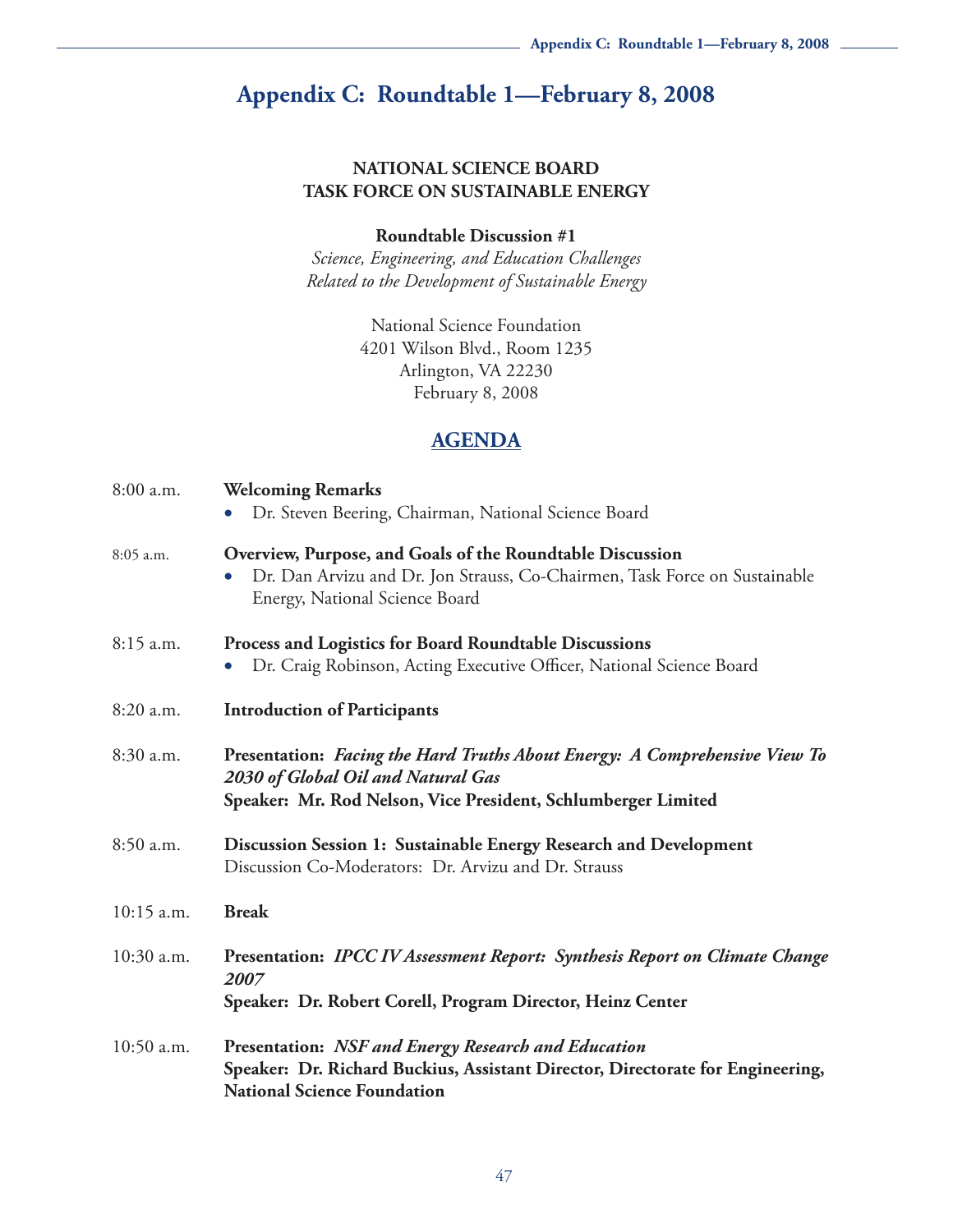**Building a Sustainable Energy Future: U.S. Action for an Effective Energy Economy Transformation**

| $11:10$ a.m. | <b>Working Lunch</b><br>Discussion Session 2: NSF's Role in a National Sustainable Energy Initiative<br>Discussion Co-Moderators: Dr. Arvizu and Dr. Strauss                                                          |  |
|--------------|-----------------------------------------------------------------------------------------------------------------------------------------------------------------------------------------------------------------------|--|
| 12:45 p.m.   | <b>Break</b>                                                                                                                                                                                                          |  |
| $1:00$ p.m.  | Presentation: Reducing U.S. Greenhouse Gas Emissions: How Much at What<br>Cost?<br>Speaker: Mr. Kenneth Ostrowski, Director of the Americas Electric Power and<br><b>Natural Gas Practice, McKinsey &amp; Company</b> |  |
| $1:30$ p.m.  | Discussion Session 3: Recommendations for a National Research and Education<br><b>Initiative in Sustainable Energy</b><br>Discussion Co-Moderators: Dr. Arvizu and Dr. Strauss                                        |  |
| 2:45 p.m.    | Summary and Next Steps for the Task Force<br>• Dr. Arvizu and Dr. Strauss                                                                                                                                             |  |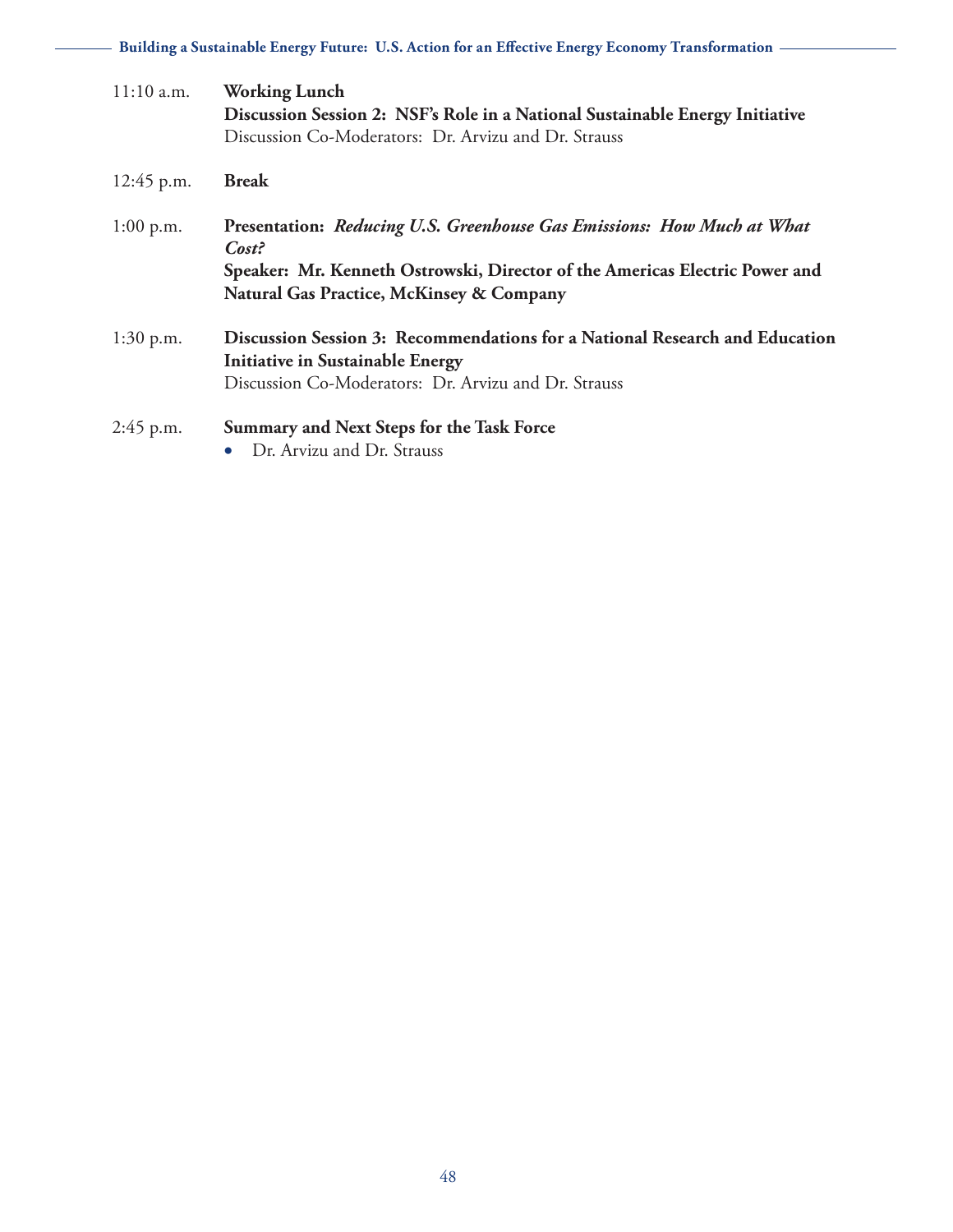| <b>Name</b>                                | <b>Affiliation</b>                                                                                                                                                                            |  |  |  |
|--------------------------------------------|-----------------------------------------------------------------------------------------------------------------------------------------------------------------------------------------------|--|--|--|
| <b>National Science Board Participants</b> |                                                                                                                                                                                               |  |  |  |
| Dr. Dan E. Arvizu                          | Co-Chairman, Task Force on Sustainable Energy,<br>National Science Board                                                                                                                      |  |  |  |
| Dr. Jon C. Strauss                         | Co-Chairman, Task Force on Sustainable Energy,<br>National Science Board                                                                                                                      |  |  |  |
| Dr. Mark R. Abbott                         | Task Force on Sustainable Energy Member, National Science Board                                                                                                                               |  |  |  |
| Dr. Steven C. Beering                      | Chairman, National Science Board                                                                                                                                                              |  |  |  |
| Dr. Camilla P. Benbow                      | Task Force on Sustainable Energy Member, National Science Board                                                                                                                               |  |  |  |
| Dr. John T. Bruer                          | Task Force on Sustainable Energy Member, National Science Board                                                                                                                               |  |  |  |
| Dr. Patricia D. Galloway                   | Task Force on Sustainable Energy Member, National Science Board                                                                                                                               |  |  |  |
| Dr. José-Marie Griffiths                   | Task Force on Sustainable Energy Member, National Science Board                                                                                                                               |  |  |  |
| Dr. Daniel E. Hastings                     | Task Force on Sustainable Energy Member, National Science Board                                                                                                                               |  |  |  |
| Dr. Douglas D. Randall                     | Task Force on Sustainable Energy Member, National Science Board                                                                                                                               |  |  |  |
| Mr. Arthur K. Reilly                       | Task Force on Sustainable Energy Member, National Science Board                                                                                                                               |  |  |  |
| Dr. Arden Bement, Jr.,<br>ex officio       | Director, National Science Foundation                                                                                                                                                         |  |  |  |
| Participants                               |                                                                                                                                                                                               |  |  |  |
| Dr. Ghassem Asrar                          | Deputy Administrator, U.S. Department of Agriculture                                                                                                                                          |  |  |  |
| Dr. Sam Baldwin                            | Chief Technology Officer and Member, Board of Directors, Office of<br>Energy Efficiency and Renewable Energy, U.S. Department of Energy                                                       |  |  |  |
| Dr. Jan Brecht-Clark                       | Associate Administrator, RD&T Research and Innovative Technology<br>Administration, United States Department of Transportation                                                                |  |  |  |
| Dr. Richard Buckius                        | Assistant Director, Directorate for Engineering, National Science<br>Foundation                                                                                                               |  |  |  |
| Dr. Robert (Bob) Corell                    | Program Director, Heinz Center                                                                                                                                                                |  |  |  |
| Dr. Jon Creyts                             | Principal, McKinsey & Company                                                                                                                                                                 |  |  |  |
| Dr. Patricia Dehmer                        | Deputy Director of Science Programs, Office of Science, U.S.<br>Department of Energy                                                                                                          |  |  |  |
| Mr. Chris DiPetto                          | Developmental Test and Evaluation Deputy Director, Defense Systems<br>and Software Engineering, Deputy Under Secretary for Acquisition<br>and Technology, United States Department of Defense |  |  |  |
| Dr. James (Jim) Dooley                     | Senior Staff Scientist, Joint Global Change Research Institute                                                                                                                                |  |  |  |
| Dr. Luis Echegoyen                         | Division Director, Division of Chemistry, National Science<br>Foundation                                                                                                                      |  |  |  |
| Dr. Carolyn Fischer                        | Fellow, Resources for the Future                                                                                                                                                              |  |  |  |
| Dr. Alan Hecht                             | Director for Sustainable Development, Office of Research and<br>Development, U.S. Environmental Protection Agency                                                                             |  |  |  |
| Mr. Joe Loper                              | Vice President of Policy and Research, Alliance to Save Energy                                                                                                                                |  |  |  |

## **List of Participants: Roundtable Discussion #1**